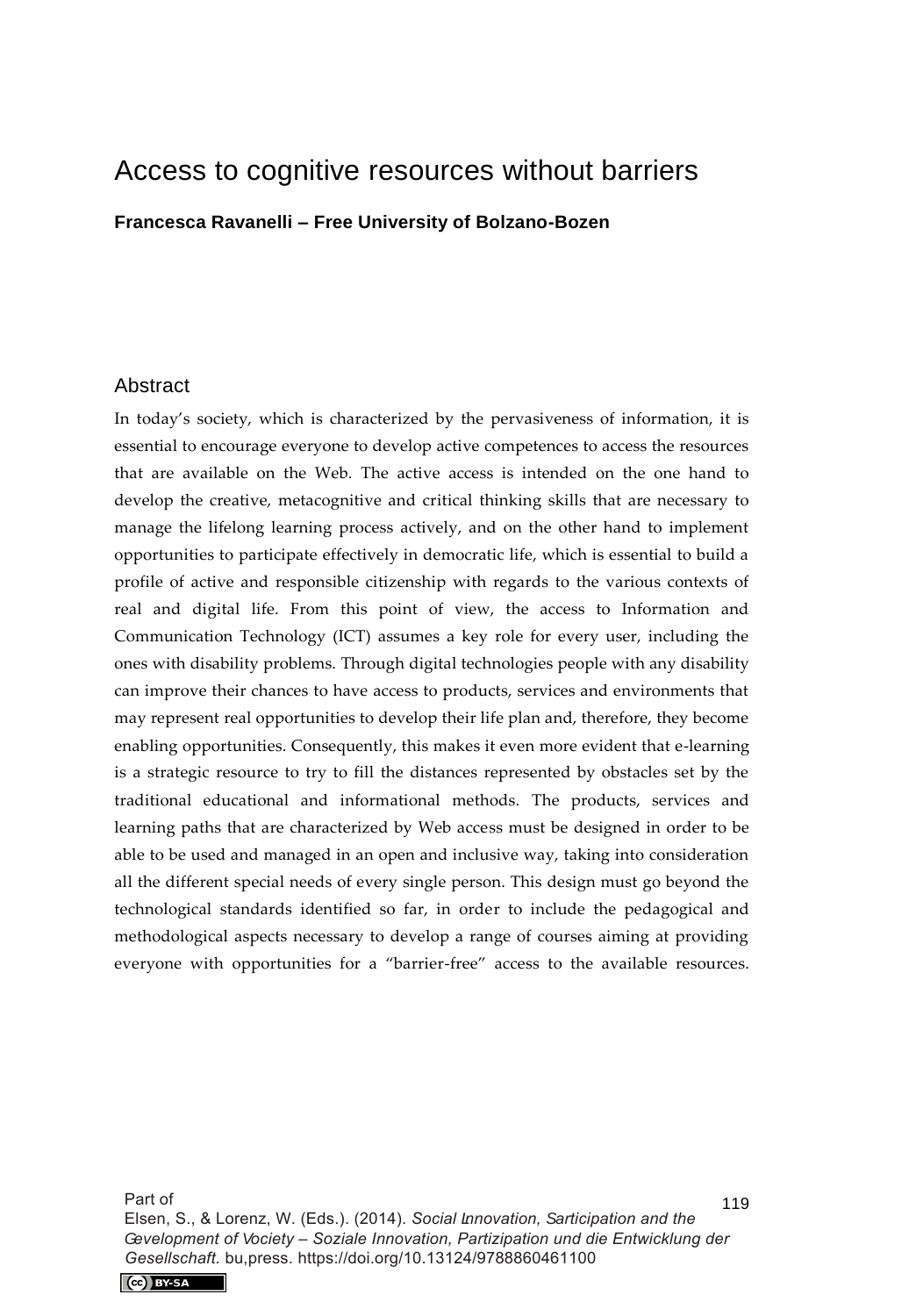## 1. The way to an accessible web space

Since its appearance, the World Wide Web, www, as defined by its founder, Tim Berners Lee, has declared its inclusive intent:

The Web is designed, in turn, to be universal: to include anything and anyone. This universality includes an independence of hardware device and operating system, as I mentioned, and clearly this includes the mobile platform. It also has to allow links between data from any form of life, academic, commercial, private or government. It can't censor: it must allow scribbled ideas and learned journals, and leave it to others to distinguish these. It has to be independent of language and of culture. It has to provide as good an access as it can for people with disabilities. (Berners Lee, 2007)

Information and Communication Technologies and, in particular, Web 2.0 represent an important opportunity to establish forms of inclusion and social justice in the access to cognitive resources and, therefore, in the development of lifelong learning and education paths. These conditions are essential to activate real forms of social engagement.

In order to provide a proactive response to the actual implementation of the inclusion principles, the European Community has initiated since 2000 a whole series of measures intended to focus on the necessity to make the ICT opportunities completely available for people with disabilities, overcoming the obstacles that impede the full use of online services and contents. In other words, the purpose is to create contents that may be easy to access for any user, including people with sensory, motor or mental disabilities (Commission of the European Communities, 2000, 2001).

Asserting that "'accessibility' is defined as meaning that people with disabilities have access, on an equal basis with others, to … information and communications technologies and systems (ICT), and other facilities and services", the European Community (2010) sets that "accessibility is a precondition for participation in society and in the economy, but the EU still has a long way to go in achieving this" and suggests the use of legislative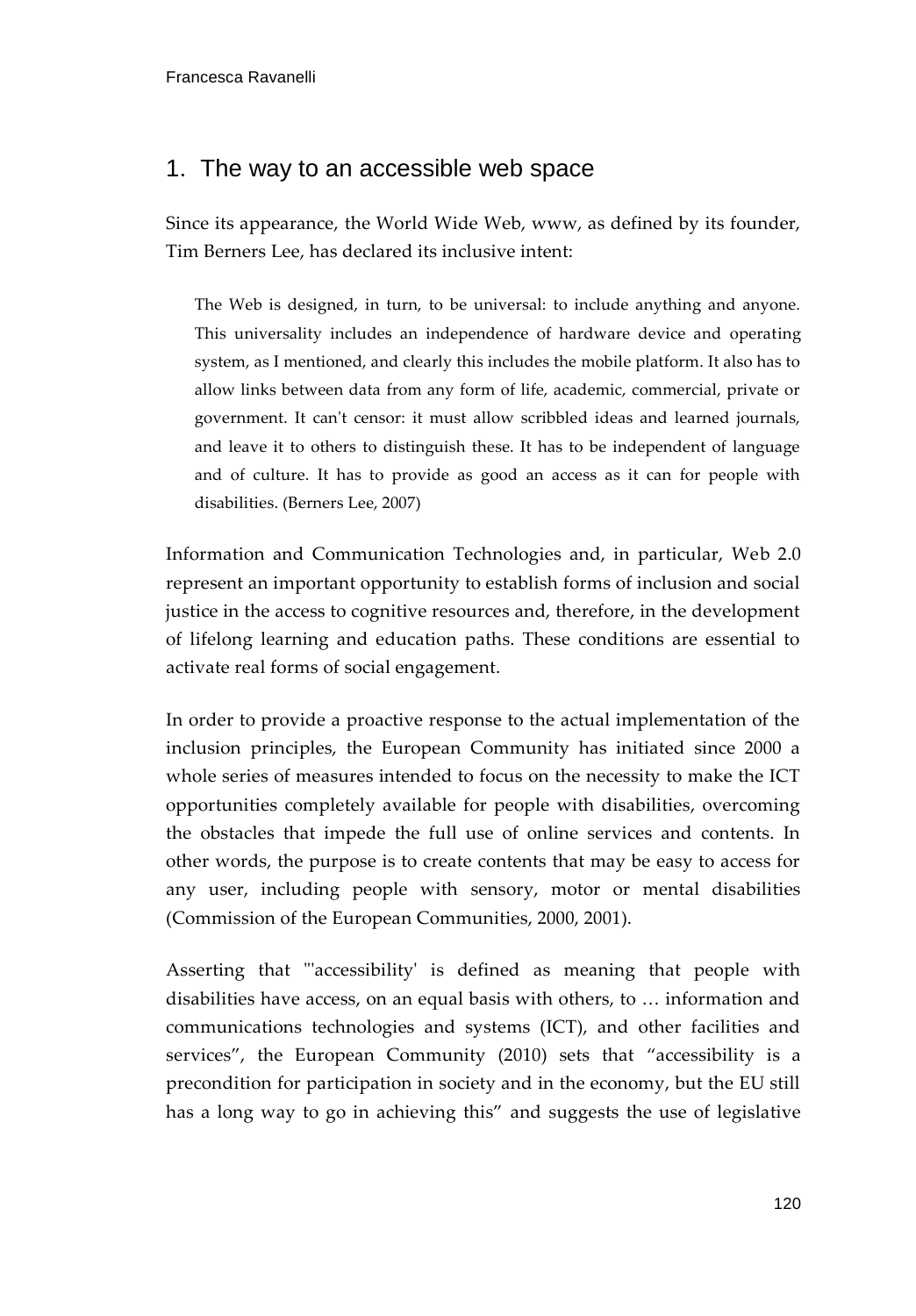and other instruments, such as standardisation, to optimize the accessibility to any kind of material and digital structure, including the access to the environments realised through the technological infrastructure.

The question about web sites accessibility arose in 1994, with the foundation of the World Wide Web Consortium, W3C, a non-governmental international organisation chaired by Tim Berners Lee. The aim of the organisation is to develop all the potentialities of the World Wide Web, especially by setting technical standards for the access to devices, web pages, web sites and contents.

In 1997, W3C suggested the Web Accessibility Initiative (WAI), whose following updates are published in the Web Content Accessibility Guidelines (WCAG), aimed at making web contents accessible to people with disabilities, which have quickly established themselves as universal standards.

The contents created according to these parameters are accessible to persons with different kinds of disabilities: blindness, low vision, deafness and hearing loss, learning disabilities, cognitive limitations, limited movements, speech disabilities, photosensitivity and combinations of these (Web Content Accessibility Guidelines, 2009).

However, the WAI model is not always adequate and it is the core of a critical debate about the fact that it is too much focussed on the technological aspect and it does not take enough into consideration the holistic dimension of the user's needs (Kelly B., Sloan D., 2007).

Some studies and in-depth analyses highlight the necessity to integrate the WAI guidelines with other standards, parameters and recommendations in order to build a model which considers the users' needs as well as all the aspects related to the pedagogical issues, the available resources, the culture of organization and the usability. "Un framework composto da più linee guida consentirebbe di avere a disposizione un modello in grado di rispondere a problemi reali con differenti soluzioni, flessibile e dinamico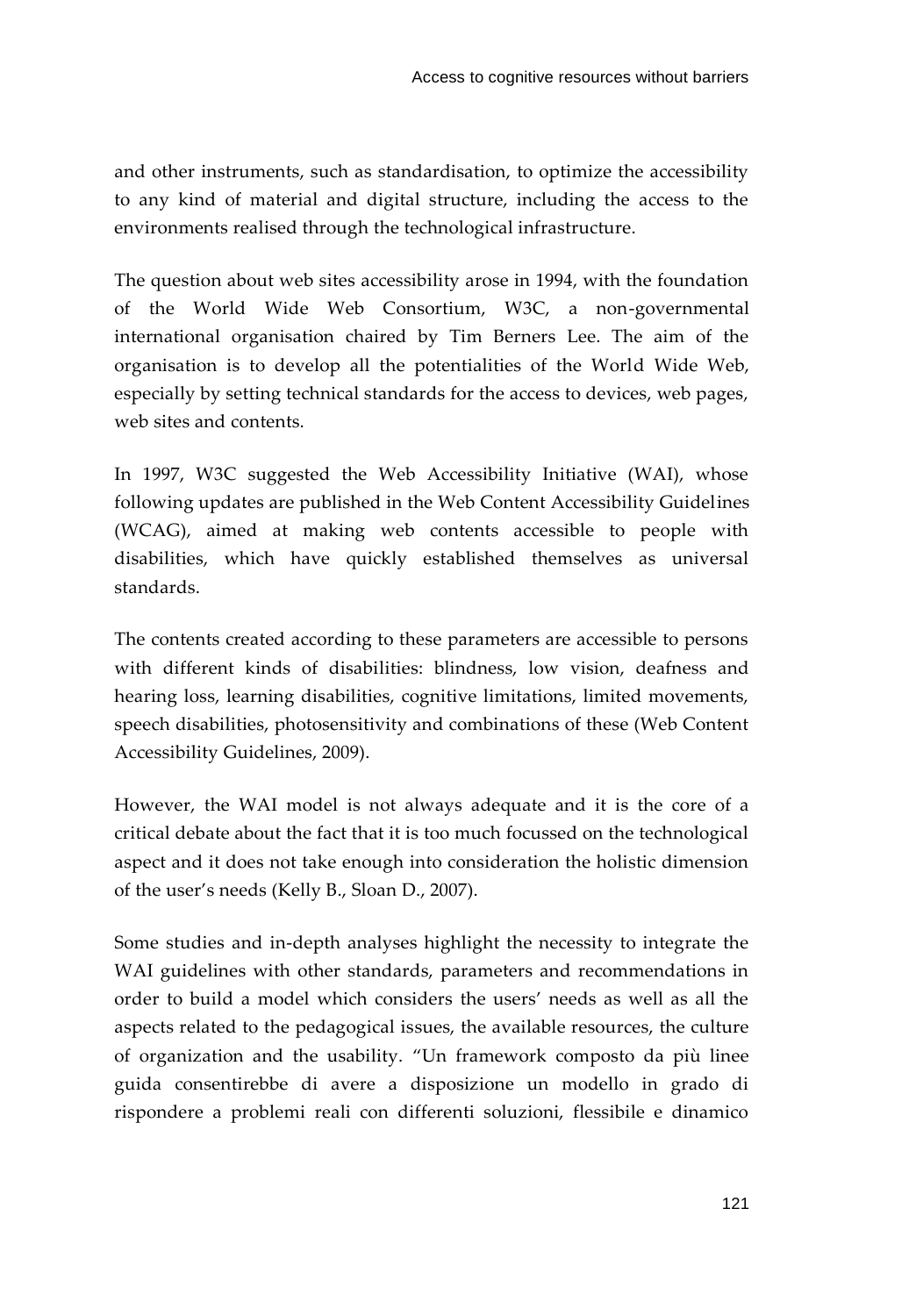grazie alla sua estensibilità e alla possibilità di integrare nuove componenti<sup>1"</sup> (Guglielman, 2010).

Therefore, we need a new point of view able to start from the different users' needs and build contexts that are accessible and usable, but also captivating and engaging for all the students.

This inclusive dimension must lead the design process from the earliest phases and include integration and cooperation in the technological, pedagogical and educational aspects, focusing on the students, their needs and their potentialities.

Furthermore, the focus of this dimension should not be technology and its compensatory and assistive potentialities – that is "How can we use cuttingedge technology in designing multimedia presentations?" – but the person, his needs and his potentialities, which must be at the centre of the design process. In other words, the design process should wonder about "How people learn" and try to adapt technology, bending it to the users' needs, in order to improve the informational and educational process (Mayer, 2001).

## 2. The design of the access to digital learning environment

Accessing information and education through the Web, e-learning or online learning represents therefore a considerable opportunity to facilitate a more extensive, open and democratic use of the educational resources, reducing the social gap sometimes ascribable to face-to-face teaching.

E-learning can be perceived and represented as a social inclusion factor, as explained in the programmatic document of the European Commission (2004), which points out the social value of technology as regards the

j

<sup>1</sup> A framework composed of different guidelines would provide a model which is able to respond to real problems with different solutions and which is flexible and dynamic thanks to its possibility to expand and include new component parts (translated by the author).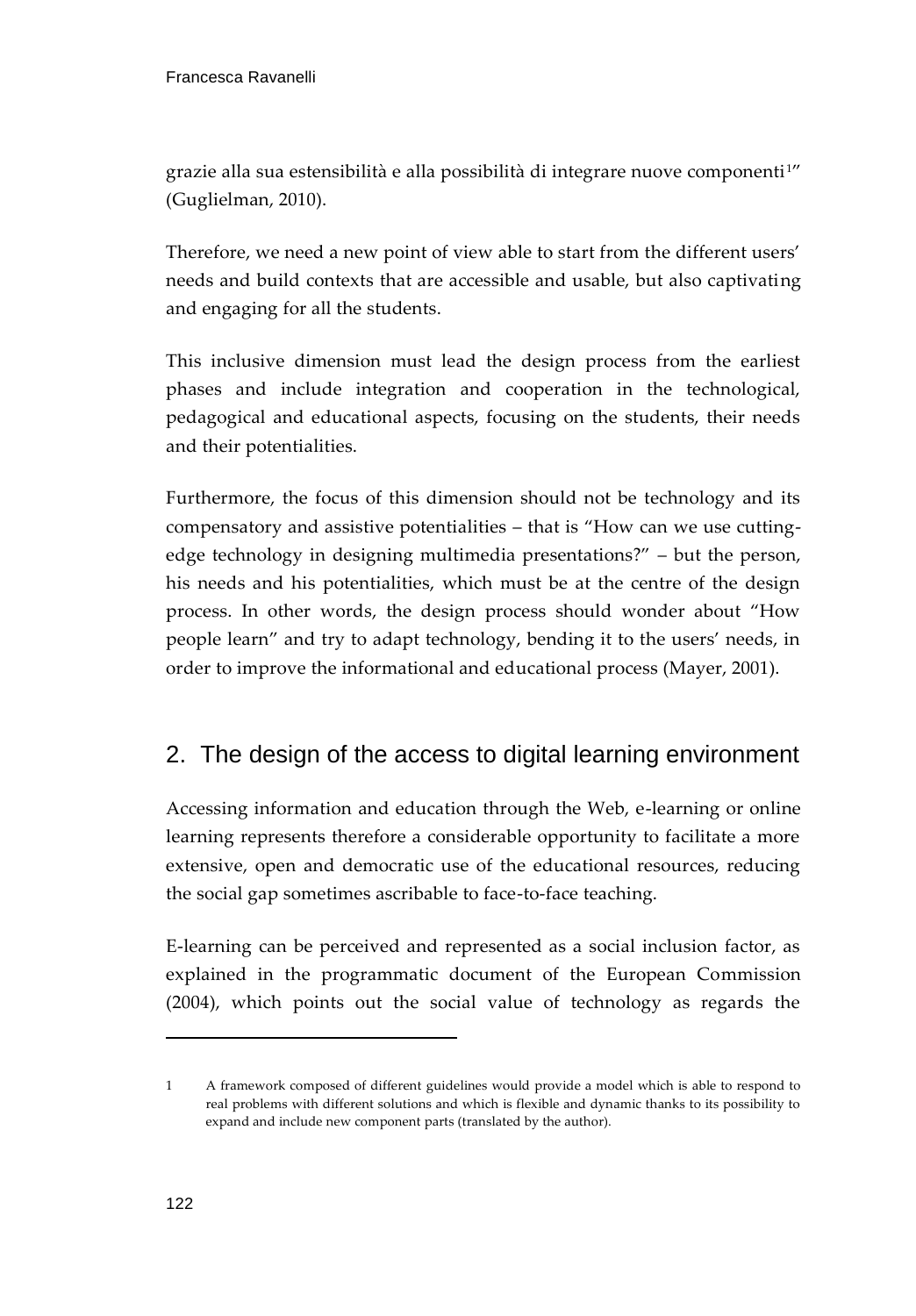reduction of the digital gap and the building of social community and cohesion through the simplification of the access procedures, the construction of captivating and motivating digital environments in which it is possible to carry out collaborative and inclusive activities addressed to any person and to any diversity.

First of all, it is necessary to consider an accurate technological accessibility based on the compliance with the standards and guidelines provided by the Global Learning Consortium (IMS). These include, among other merely technical ones:

- The customization of the environment through the opportunity for the user to choose characters, styles, contrast;
- The choice among equivalent formats of the provided contents (text, video, soundtrack);
- The availability of informational and suggestive directions.

However, technological accessibility is not sufficient to provide a really accessible environment able to include all the differences.

The students of an online course may have individual differences (physical, psychological, visual, auditory, etc.) as well as different learning styles and different intelligence types (Gardner). Furthermore, e-students are placed in areas that may be geographically very distant; they have completely different tasks, plans and learning paces according to their working or family duties. Other differences may be represented by their competences and ability in the use of technological instruments.

Starting from the principles of Universal Design, developed in North Carolina by the group of architects guided by Ronald Mace and based on the idea of architectural accessibility, during the last decade the principle of Universal Instructional Design (UID) have been developed in order to conceive and design educational services, instruments and environments suitable to the widest possible range of diversities.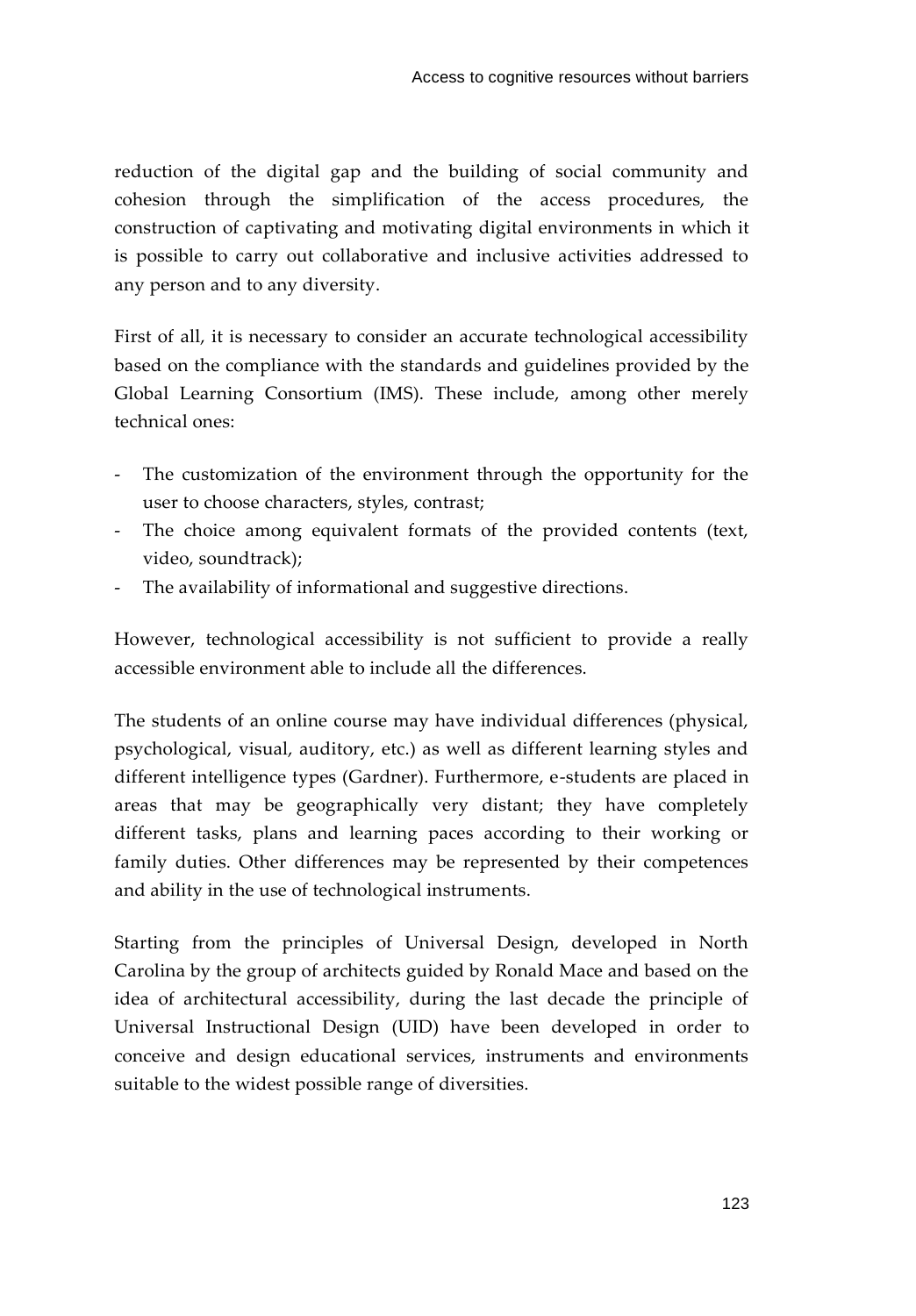Burgstahler (2007) describes UID as:

... the design of instructional materials and activities that make the learning goals achievable by individuals with wide differences in their abilities to see, hear, speak, move, read, write, understand English, attend, organise, engage, and remember. Universal design for learning is achieved by means of flexible curricular abilities. These alternatives are built into the instructional design and operating systems of educational materials – they are not added on after-the-fact. (p. 1)

Acquiring the paradigm of Universal Design and Design for All, as it has been defined in Europe, means embracing the viewpoint of designing objects and environments as accessible and usable for everyone, in order to simplify and improve everyone's life, not only the life of the disabled persons. What is needed is a planning method mainly focussed on the construction of products and environments, including digital ones, which must be accessible to any person, with or without disabilities, in order to make the education and active participation opportunities really equal for everyone, regardless of age, gender, competences and culture.

Design for All is the intervention in environments, products and services with the aim that everybody, including future generations, regardless of age, gender, capacities or cultural background, can enjoy participating in the construction of our society, with equal opportunities and hence being able to participate in social, economic, cultural and leisure activities. Its objective is also for users to access, use, and understand any part of the environment in an autonomous way. (Design for All Foundation).

Universal Design is based on seven principles:

- Equitable use: the design must be intended for usability, in order that everyone has the same opportunities; it must be identical for everyone where possible and equivalent where it isn't;
- Flexibility in use: the design must accommodate individual preferences and abilities;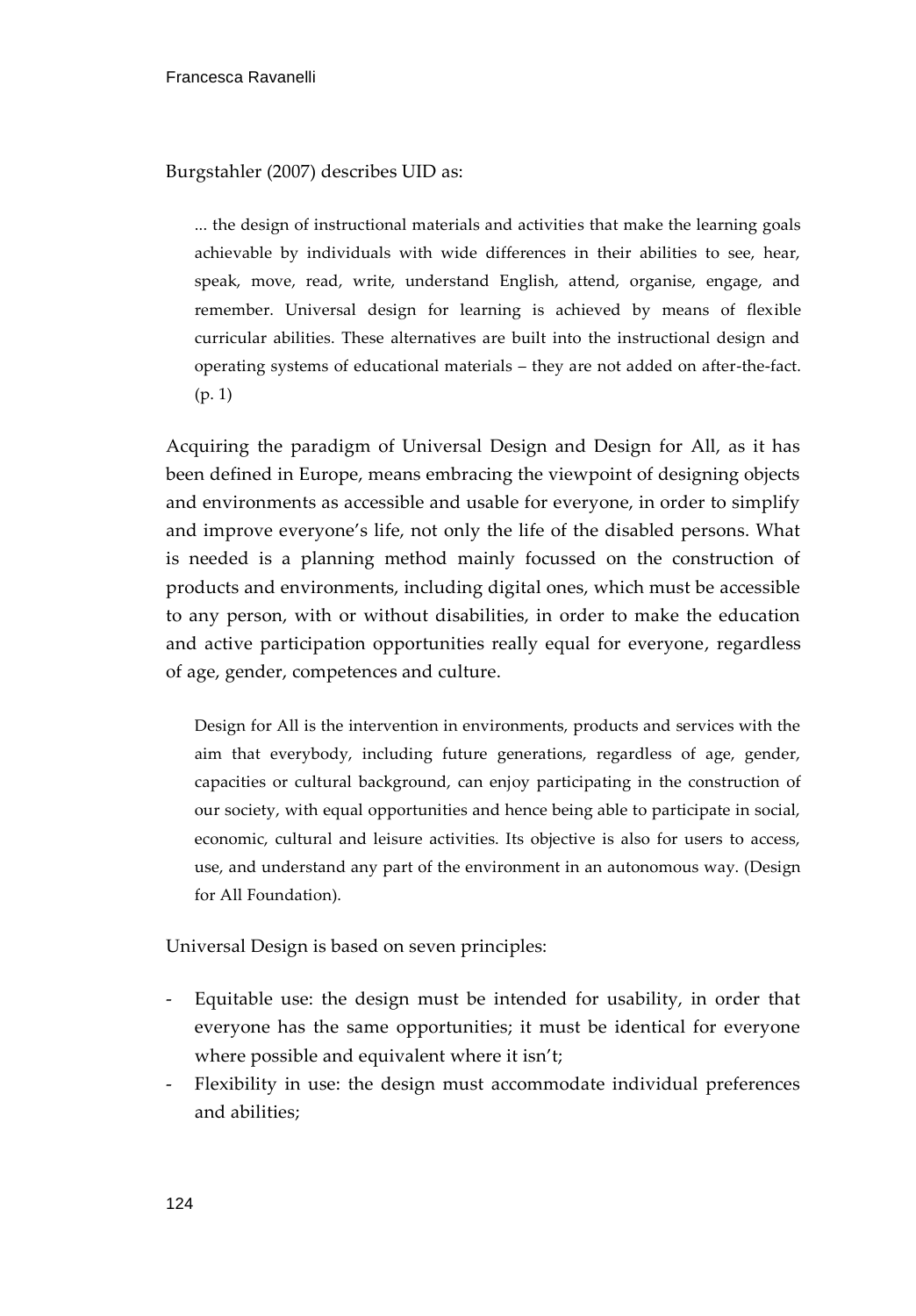- Simple and intuitive use: the design must be easy to understand, regardless of the user's experience, knowledge and language;
- Perceptible information: information must reach the user effectively, regardless of his sensory abilities and ambient conditions;
- Tolerance for error: minimize the consequences of accidental or nonintentional actions;
- Low physical effort: the interaction with the environment must be efficient, comfortable and require the minimum of fatigue;
- Size and space for approach and use: optimize the approach and the manipulation capacity, regardless of the user's size, posture or mobility.

It is clear that these principles can provide a strong indication to the design of virtual learning environments, directing the choices of design processes and instruments within the Learning Management System (Elias 2010).

The analysis carried out by Elias on the Moodle platform highlights that software can be directed and shaped in a flexible way through its different options and can be adapted to include a large amount of diversities and to enable the constructive interaction among the persons involved.

This implies an actual collaboration among the technological component part, which deals with the technical aspects, the pedagogical component part, which is in charge of providing the conceptual matrix of the learning experience, and the users component part, which is involved in providing feedback to help to improve the design itself.

This procedure and this design method intend to put first the individual and his chance to participate from the very first steps of the design process, without having to use assistive or compensatory technology later, which could prove to be insufficient, inadequate or in any way discriminatory.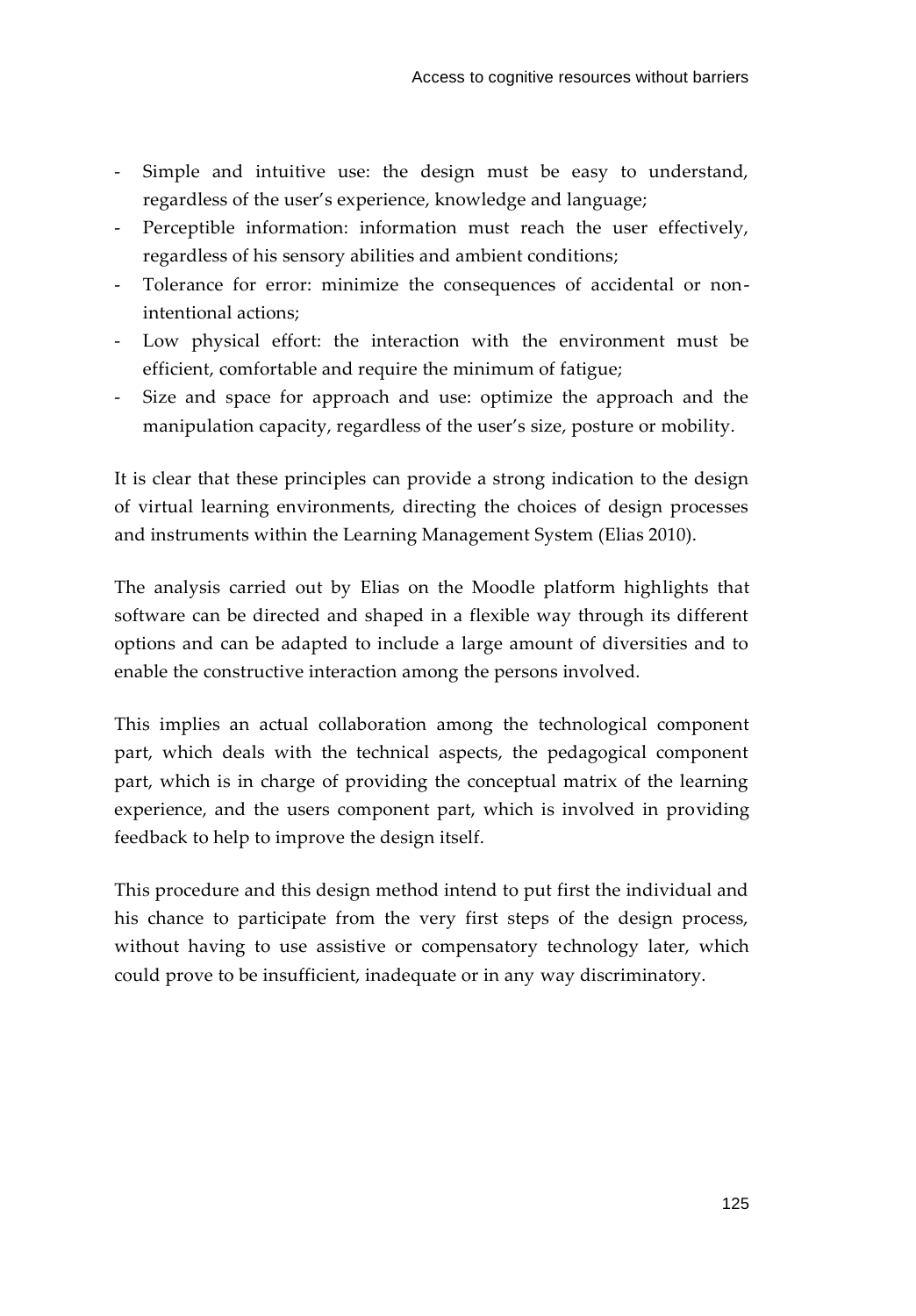## 3. Conclusions

On the one hand the use of the Web as an informational and educational context creates opportunities to overcome individual problems thanks to the spatio-temporal flexibility. On the other hand, it can lead to overestimate the technological dimension and to focus on how to improve the access to information by using the best technology. As explained by Mayer, this approach is technology centred, it is based on the "capabilities of multimedia technology" and it answers the question "How can we use cutting-edge technology in designing multimedia presentations?" This is one of the approaches commonly used in designing learning environments based on multimedia resources and, therefore, on the Web.

A second approach reverses the issue. Instead of starting from the technological dimension, it takes into account especially the role and the activities of the student focusing on "How people learn" and "How the human mind works", trying to answer the question "How can we adapt multimedia technology to enhance human learning?" (Mayer, 2001).

If the design lets itself be guided by this second approach, technology will be chosen and directed towards the users' needs, in order to create environments characterised by acceptance, orientation, collaboration, coconstruction, that are the conditions to develop personal and social empowerment through the actual participation of every person to the real and digital community.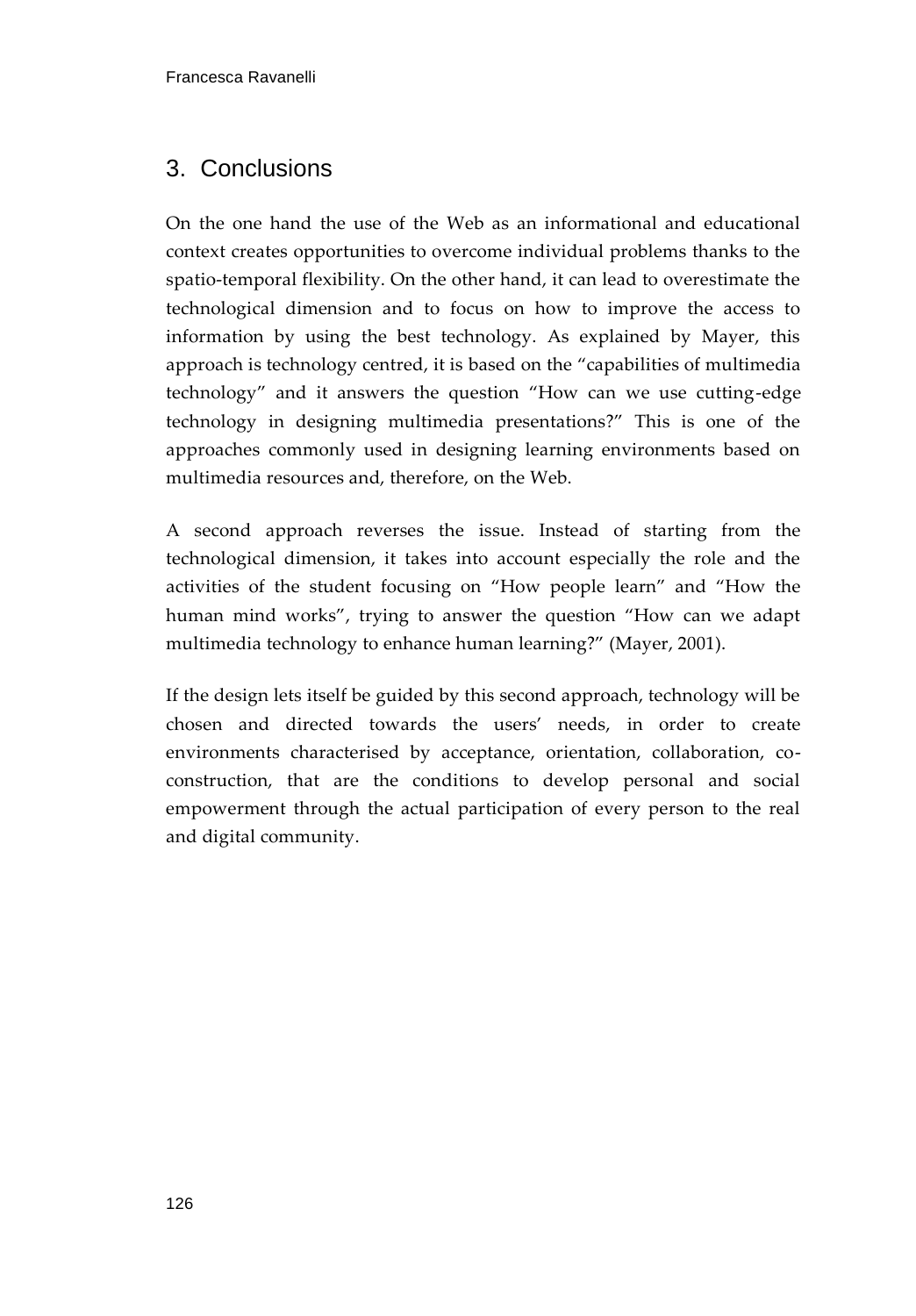#### References

- Berners Lee, T. (2007). *The mobile web.* Retrieved via http://www.w3.org/ 2007/Talks/0222-3gsm-tbl/text.
- Burgsthaler, S. *Universal Design of Instruction (UID): Definitions, Principles, Guidelines, and examples*. Retrieved via [http://www.washington.edu/doit/](http://www.washington.edu/doit/Brochures/Academics/instruction.html)  [Brochures/Academics/instruction.html.](http://www.washington.edu/doit/Brochures/Academics/instruction.html)
- Commission of The European Communities (2001). *e-Inclusion. The Information Society's potential for social inclusion in Europe.* Brussels. Retrieved via http://www.observatory.gr/files/meletes/Potential%20 for%20social%20inclusion.pdf.
- Commission of The European Communities (2000). *Verso un'Europa senza ostacoli per i disabili.* Retrieved via http://europa.eu/legislation\_ summaries/employment\_and\_social\_policy/disability\_and\_old\_age/c114 15\_it.htm.
- Commission of The European Communities. *Strategia europea sulla disabilità 2010-2020: un rinnovato impegno per un'Europa senza barriere.* Retrieved via http://eur-lex.europa.eu/LexUriServ/LexUriServ.do?uri=COM:2010:0636 :FIN:IT:PDF.
- Design for All Foundation (n.d.). *Design for All Foundation.* Retrieved via http://www.designforall.org/en/downloads/dossier-DfA-Fd-ang.pdf
- Guglielman, E. (2000, October 20–22). E-learning e disabilità. Progettare l'accessibilità, promuovere l'inclusione. *VII Congresso Nazionale SIEL*, Milano, Atti del Congresso, retrieved via http://it.scribd.com/ doc/48568200/E-learning-e-disabilita-Progettare-l%E2%80%99accessibilita -promuovere-l%E2%80%99inclusione.
- Elias, T. (2010). Universal instructional design principles for moodle. *International Review of Research in Open and Distance Learning, 11*(2), p. 110–124.
- European Charter (2004). *E-learning towards Social Inclusion*. Barcelona. Retrieved via [http://www.el4ei.net/first/charter%20-%20carta/charter\\_E](http://www.el4ei.net/first/charter%20-%20carta/charter_E-learning_towards_social_inclusion.pdf)[learning\\_towards\\_social\\_inclusion.pdf.](http://www.el4ei.net/first/charter%20-%20carta/charter_E-learning_towards_social_inclusion.pdf)
- Kelly, B., Sloan, D., et al. (2007, May 07–08). Accessibility 2.0: people, policies and processes. In W4A (2007), *International Cross-Disciplinary Conference*